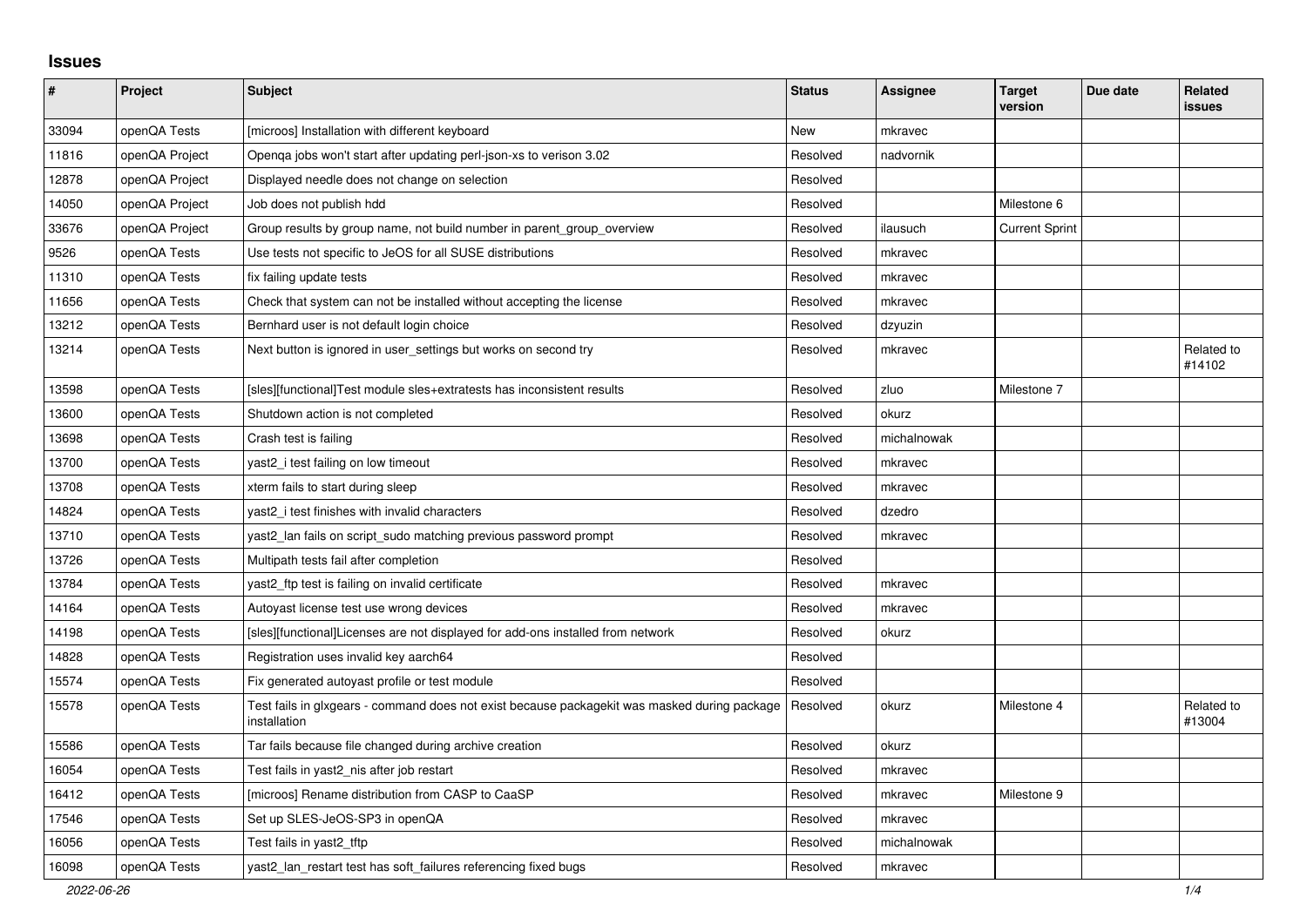| $\vert$ # | Project      | <b>Subject</b>                                                                                    | <b>Status</b> | <b>Assignee</b> | <b>Target</b><br>version | Due date | Related<br>issues         |
|-----------|--------------|---------------------------------------------------------------------------------------------------|---------------|-----------------|--------------------------|----------|---------------------------|
| 16110     | openQA Tests | Network restart detection in yast2 lan restart is not reliabe                                     | Resolved      | dzedro          |                          |          |                           |
| 16208     | openQA Tests | Test results are inconsistent in yast2 http                                                       | Resolved      | zluo            |                          |          |                           |
| 19488     | openQA Tests | [microos] Add cluster deployment test for KVM images using cloud-config                           | Resolved      | mkravec         |                          |          |                           |
| 19490     | openQA Tests | [microos] Set up stagings                                                                         | Resolved      | mkravec         |                          |          |                           |
| 20462     | openQA Tests | [microos] Export logs from autoyast nodes                                                         | Resolved      | mkravec         |                          |          |                           |
| 20666     | openQA Tests | [microos] Improve transactional-update test                                                       | Resolved      | mkravec         |                          |          |                           |
| 16210     | openQA Tests | Test results are inconsistent in yast2 samba                                                      | Resolved      | michalnowak     |                          |          |                           |
| 16212     | openQA Tests | Test fails in vnc two passwords                                                                   | Resolved      | mkravec         |                          |          |                           |
| 16216     | openQA Tests | [sles][functional] gedit can be unreliable trying to close the "save"-dialog (wait screen change) | Resolved      | okurz           |                          |          |                           |
| 16364     | openQA Tests | Test fails in register_system because of short timeout                                            | Resolved      | mitiao          |                          |          |                           |
| 20684     | openQA Tests | [microos] Split stack_controller tests into modules                                               | Resolved      | mkravec         |                          |          |                           |
| 20686     | openQA Tests | [microos] Test for cluster updates                                                                | Resolved      | mkravec         |                          |          |                           |
| 20908     | openQA Tests | [microos] Setup CaaSP 2.0 in openQA                                                               | Resolved      | mkravec         |                          |          |                           |
| 27991     | openQA Tests | [microos] Test retry on failed orchestrations                                                     | Resolved      | mkravec         |                          |          |                           |
| 16368     | openQA Tests | Test fails in online_migration_setup                                                              | Resolved      | mitiao          |                          |          | Related to<br>#16718      |
| 16612     | openQA Tests | Autoyast installation does not have second stage on CaaSP                                         | Resolved      | mkravec         |                          |          |                           |
| 30355     | openQA Tests | [caasp] Tie velum footer to BETA variable                                                         | Resolved      | mkravec         |                          |          |                           |
| 32365     | openQA Tests | [microos] Add test for release notes                                                              | Resolved      | mkravec         |                          |          |                           |
| 17366     | openQA Tests | [sle][functional] Autoyast verify module is failing                                               | Resolved      | riafarov        | Milestone 9              |          | <b>Blocks</b><br>#20064   |
| 17374     | openQA Tests | Used repository does not exist on download.suse.de                                                | Resolved      | michalnowak     |                          |          |                           |
| 17376     | openQA Tests | Login check types types invalid characters                                                        | Resolved      | michalnowak     |                          |          |                           |
| 33112     | openQA Tests | [microos] Test images-next                                                                        | Resolved      | mkravec         |                          |          |                           |
| 33730     | openQA Tests | [microos] Test fails to find conformance test results                                             | Resolved      | mkravec         |                          |          |                           |
| 33787     | openQA Tests | [microos] Add tests for add master nodes / removal of nodes                                       | Resolved      | mkravec         |                          |          |                           |
| 34528     | openQA Tests | [microos] Fix first login issue on VMX images                                                     | Resolved      | mkravec         |                          |          |                           |
| 17396     | openQA Tests | [sle][functional] gensslcert times out after 600s because it cannot find a suitable prime number  | Resolved      | okurz           | Milestone 13             |          | Is duplicate<br>of #19536 |
| 17420     | openQA Tests | [sles][functional][s390x] Test fails in vnc_two_passwords                                         | Resolved      | okurz           |                          |          |                           |
| 17844     | openQA Tests | Test mysql_srv is not reliable                                                                    | Resolved      | okurz           |                          |          |                           |
| 19044     | openQA Tests | [ha][scc]test fails in drbd                                                                       | Resolved      | Idevulder       |                          |          |                           |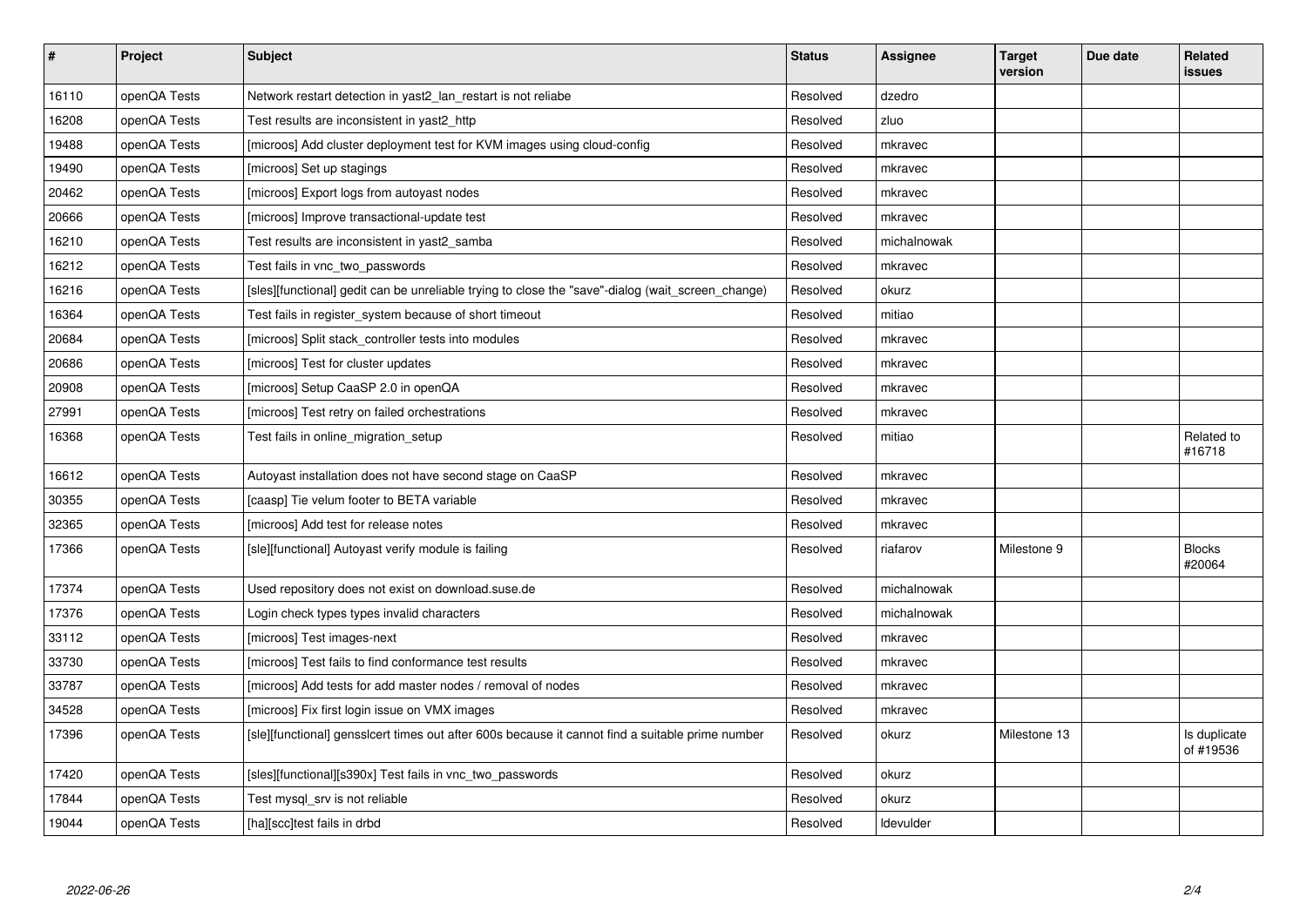| #     | Project        | Subject                                                                                                                                       | <b>Status</b> | <b>Assignee</b> | <b>Target</b><br>version | Due date   | Related<br><b>issues</b>                         |
|-------|----------------|-----------------------------------------------------------------------------------------------------------------------------------------------|---------------|-----------------|--------------------------|------------|--------------------------------------------------|
| 19056 | openQA Tests   | Tests try to create filesystem on root partition instead of additional disk                                                                   | Resolved      | okurz           |                          |            | Related to<br>#19380, Has<br>duplicate<br>#19256 |
| 19468 | openQA Tests   | [microos] test fails in oci install                                                                                                           | Resolved      | mkravec         |                          |            |                                                  |
| 34630 | openQA Tests   | [microos] Make CaaSP mutexes smarter                                                                                                          | Resolved      | mkravec         |                          |            |                                                  |
| 35278 | openQA Tests   | [microos] Implement cluster deployment with cri-o instead of docker                                                                           | Resolved      | mkravec         |                          |            |                                                  |
| 19618 | openQA Tests   | Grub2 needle is not matched after reboot                                                                                                      | Resolved      | qmsu            |                          |            | Related to<br>#19242                             |
| 23420 | openQA Tests   | [microos] Test that /var/lib/docker is on separate partition                                                                                  | Resolved      | mkravec         |                          |            |                                                  |
| 30796 | openQA Tests   | [microos] Make MicroOS tests more reliable                                                                                                    | Resolved      | mkravec         |                          |            |                                                  |
| 31393 | openQA Tests   | [CaaSP] Make sure kubeconfig is downloaded before tests continue                                                                              | Resolved      | mkravec         |                          |            |                                                  |
| 31519 | openQA Tests   | [microos] Update repository is ready in transactional-update test on kubic                                                                    | Resolved      | mkravec         |                          |            |                                                  |
| 31786 | openQA Tests   | [microos] Nonce does not match                                                                                                                | Resolved      | mkravec         |                          |            |                                                  |
| 34672 | openQA Tests   | [microos] Use mixed case for node names                                                                                                       | Resolved      | mkravec         |                          |            |                                                  |
| 35530 | openQA Tests   | [microos] Worker nodes fail to login after reboot                                                                                             | Resolved      | mkravec         |                          |            |                                                  |
| 17358 | openQA Tests   | [sle][functional]Text is mistyped in yast2_i module                                                                                           | Resolved      |                 | Milestone 11             | 2017-11-08 |                                                  |
| 31033 | openQA Tests   | [sle][functional][sle12sp4][medium] test fails in remote_target - mirror repo added to settings with<br>"Media1" but folder is called "Media" | Resolved      | riafarov        | Milestone 14             | 2018-02-13 |                                                  |
| 32977 | openQA Tests   | [functional][yast][y]Release notes content is not really checked                                                                              | Resolved      | okurz           | Milestone 15             | 2018-03-27 |                                                  |
| 18558 | openQA Tests   | [sle][functional][u][hard][investigation] Snapper tests run too long                                                                          | Resolved      | SLindoMansilla  | Milestone 17             | 2018-07-03 | Related to<br>#31351                             |
| 9656  | openQA Tests   | Add name to RAID array during partitioning                                                                                                    | Closed        | mkravec         |                          |            |                                                  |
| 13210 | openQA Tests   | OpenQA is testing SP1 instead of SP2                                                                                                          | Closed        | mkravec         |                          |            | Is duplicate<br>of #13156                        |
| 31390 | openQA Tests   | [CaaSP] Retry if update fails                                                                                                                 | Closed        | mkravec         |                          |            |                                                  |
| 31588 | openQA Tests   | [microos] Add MicroOS role test into openQA                                                                                                   | Closed        | mkravec         |                          |            |                                                  |
| 35137 | openQA Tests   | [microos] Test openQA workers realiability under load                                                                                         | Closed        | mkravec         |                          |            |                                                  |
| 35613 | openQA Tests   | [microos] Test fails to reboot                                                                                                                | Closed        | mkravec         |                          |            |                                                  |
| 35371 | openQA Project | Tooltips are not working properly                                                                                                             | Rejected      |                 |                          |            | Related to<br>#35224                             |
| 33712 | openQA Project | Change colors of results progress bar to reflect openQA issues & Product bugs                                                                 | Rejected      |                 |                          |            |                                                  |
| 13596 | openQA Tests   | yast2 sw_single command fails with segmentation fault                                                                                         | Rejected      | mkravec         |                          |            |                                                  |
| 13594 | openQA Tests   | yast2_nfs_server test fails in HA group                                                                                                       | Rejected      |                 |                          |            |                                                  |
| 14288 | openQA Tests   | [Migration] SMT fails to finish in time when openga is under load                                                                             | Rejected      |                 |                          |            |                                                  |